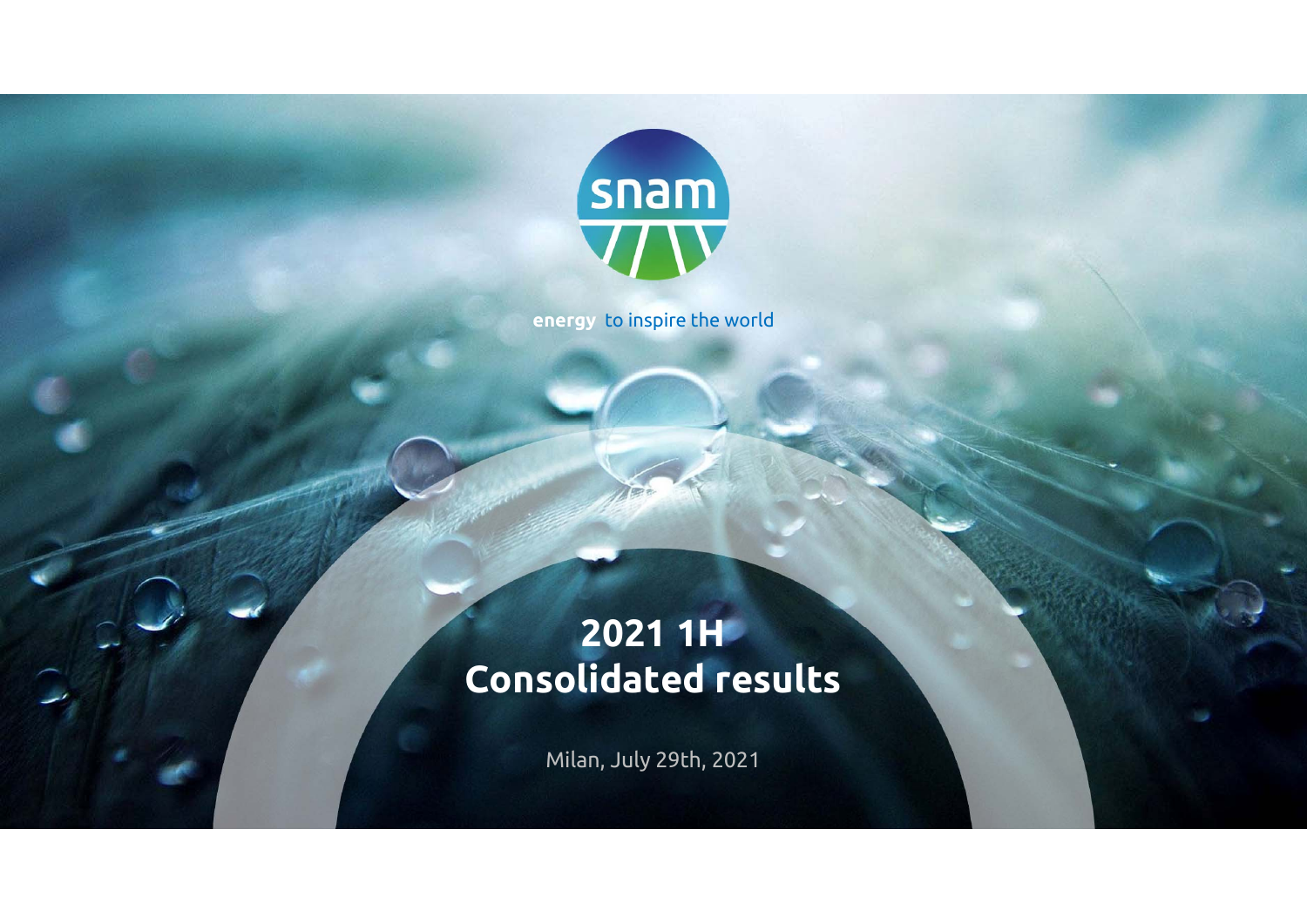# Key highlights



#### **CORE BUSINESS**

- Group capex of **€566m**
- First fully digitalized district (**TecHub**) in Bologna
- Gas demand at **39,81bcm** (+9.9% vs LY)



#### **REGULATION**

• 1st consultation document on the **WACC review** published by ARERA



#### **ENERGY TRANSITION**

- Italian Recovery Plan **>€30bn**  on hydrogen, biomethane, sustainable mobility and energy efficiency
- **Fit for 55** package to promote the key role of hydrogen including the carbon border adjustment mechanism
- Snam direct partner in the first 2 waves of **IPCEI**  (Important Projects of Common Interest)
- First test with a **30%**hydrogen/natural gas blend in steel forging
- Awarded innovation fund grant for a 6 MW green hydrogen production plant in consortium with A2A and FNM.



#### **ASSOCIATES**

- Strong performance of associates
- De Nora H1 revenues **+10%**



#### **FINANCIAL STRUCTURE**

- Cost of debt below **1%**
- Signed a **€150m** loan agreement with the EIB to support energy efficiency projects
- Sustainable financing at **ca 60%** of total available funding \*



**energy** to inspire the world

\* As of end July, including the Commercial Paper Programme.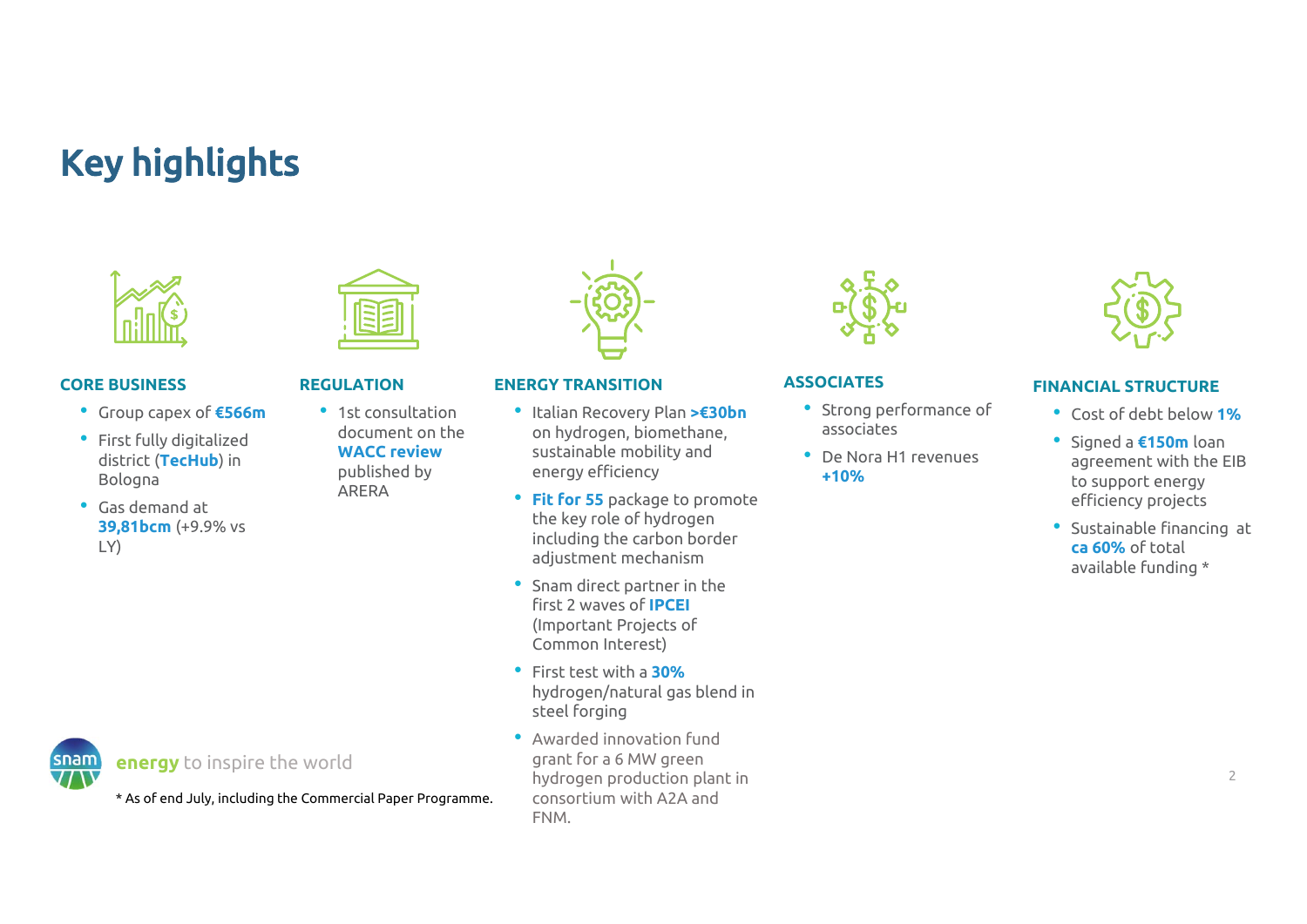# 1H 2021 financial results

#### **EBITDA**

#### €m



1H 2020 1H 2021



- Positive contribution of new businesses
- Release of past balance sheet items

#### **Financial charges**

€m



• YE-2020 liability management

• Treasury management optimization



snam

**energy** to inspire the world

energy to inspire the world



3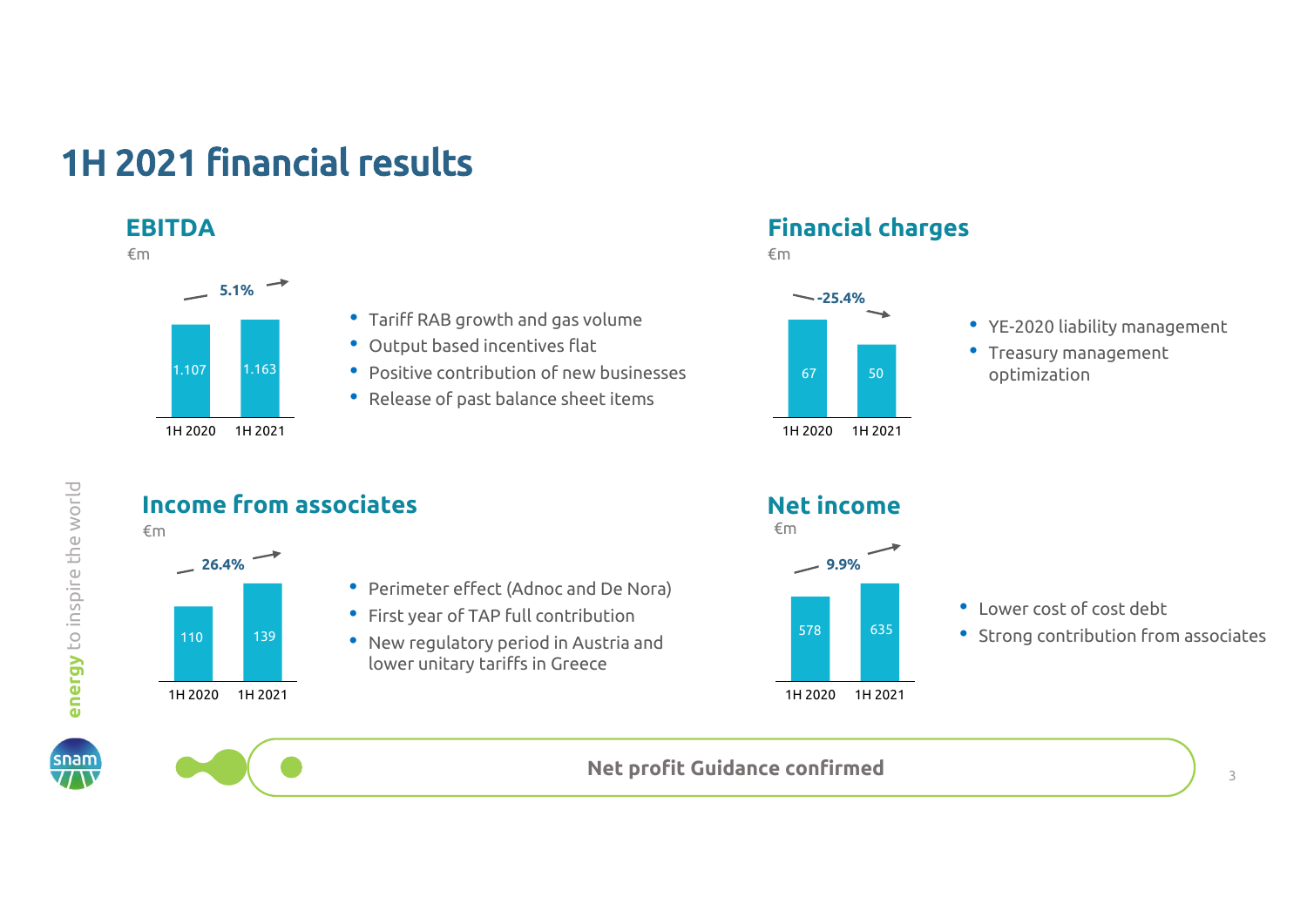# Snam strongly positioned in the green gas supercycle

#### **Energy Transition gaining momentum Snam projects gaining traction**

Italian Recovery Plan supports segments where Snam has built a strong competitive position:

- **€22bn\*** for energy efficiency in PA and private sector
- **€1.9bn** for new biomethane and conversion of biogas
- **€5bn\*** for sustainable mobility (fleet and infrastructure)
- **€3.6bn** for hydrogen projects

Fit for 55 promoting key role of renewable and low carbon gases:

- **2.6%** renewable fuels of non-biological origin in transport
- **50%** renewable share in industrial uses
- H2 refueling station every **150km** along TEN-T/TEN-E corridors;
- Carbon border adjustment mechanism

New energy scenarios see accelerated role for hydrogen

- **IEA report** 'Net zero by 2050 a roadmap for the Global Energy Sector' calls for **850GW** of electrolysers by 2030
- **BNEF** green scenario sees **1900GW** of electrolysers by 2030

**PNRR:** Identified **ca 1bn of H2 projects** aligned with guidelines in

- Industrial clusters, hydrogen valleys
- H2 rail & road transport
- H2 in hard to abate sectors
- Development of hydrogen supply chain
- R&D

**IPCEI:** Snam selected as **direct partner** in the first two waves

#### **H2 enabling Technologies**

Project to develop in Italy advanced manufacturer electrolyzers capacity in partnership with De Nora

#### **Hard to abate**

Industrial applications of hydrogen to decarbonize steel and ceramics industrial processes

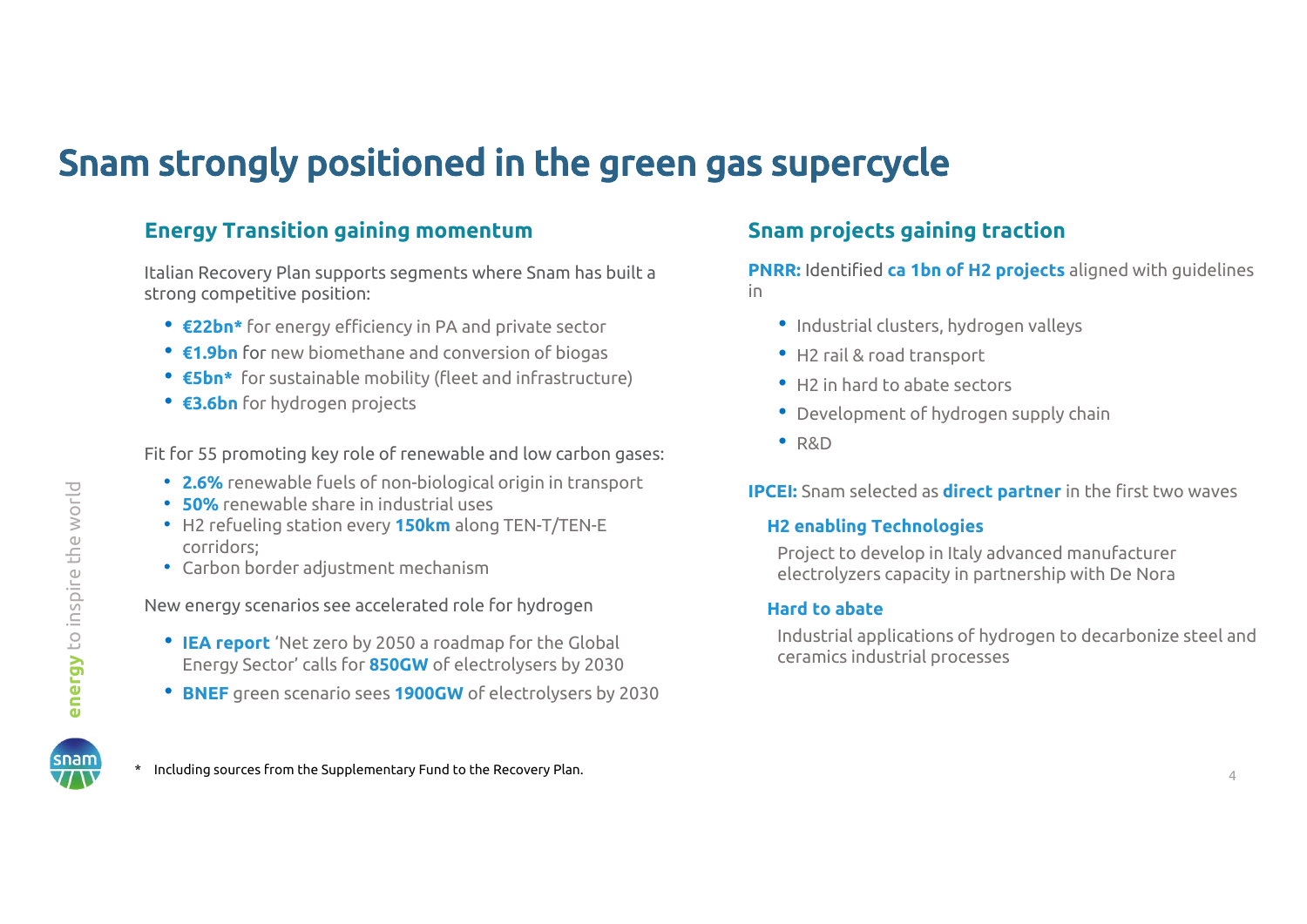

# **ENERGY TO ENERGY THE CONSOLIDATED**

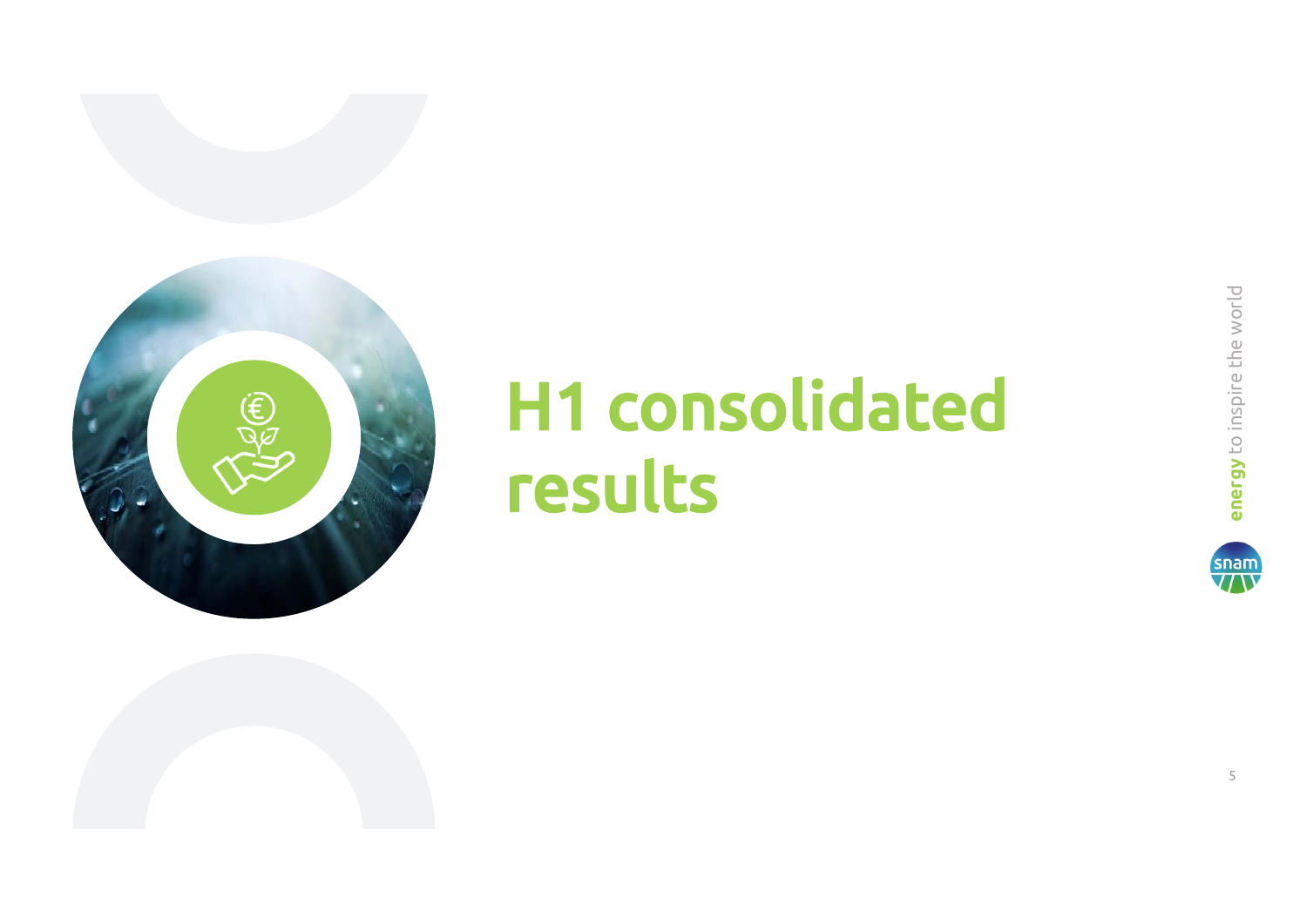# 2021 1H results: Net profit analysis

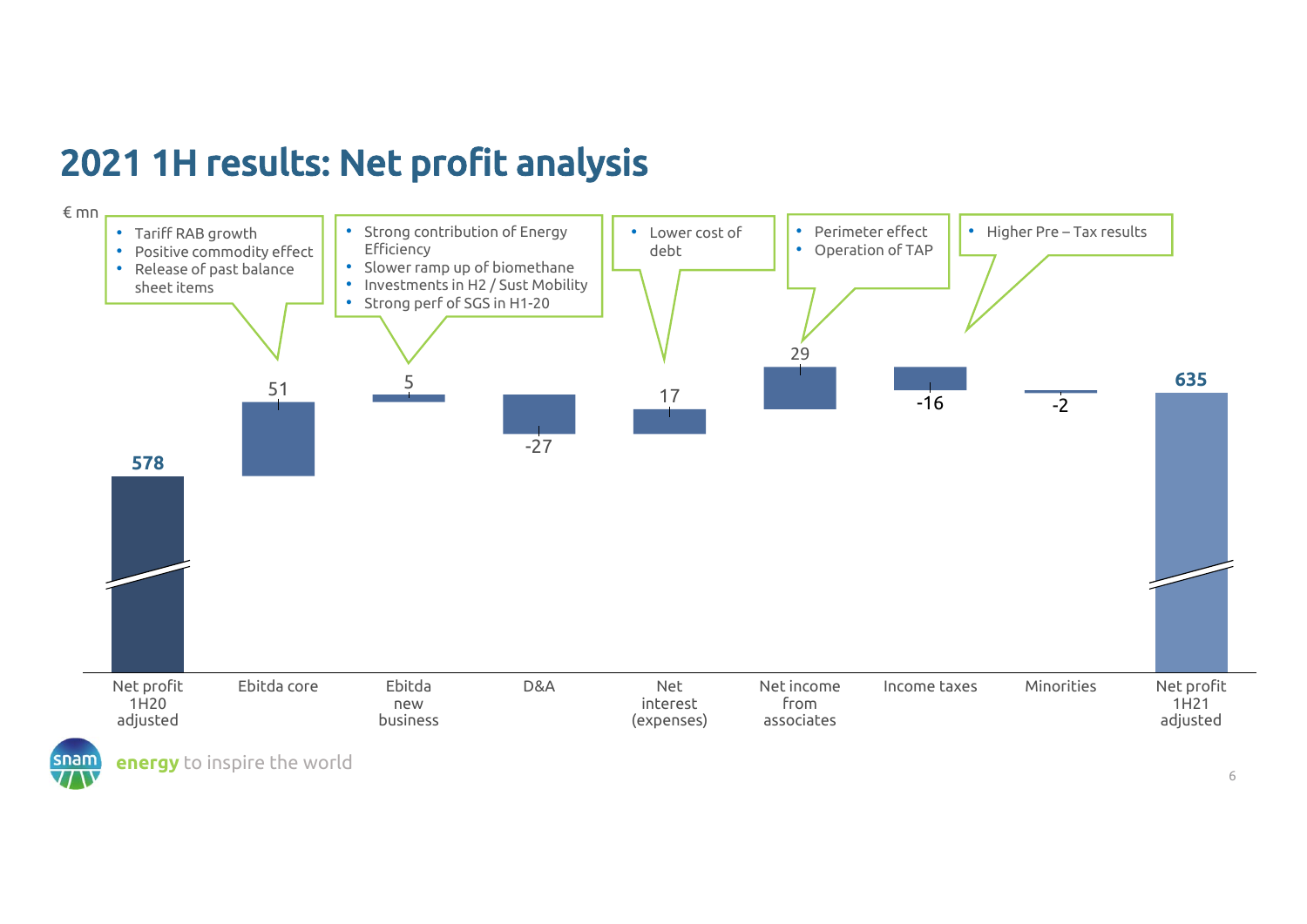



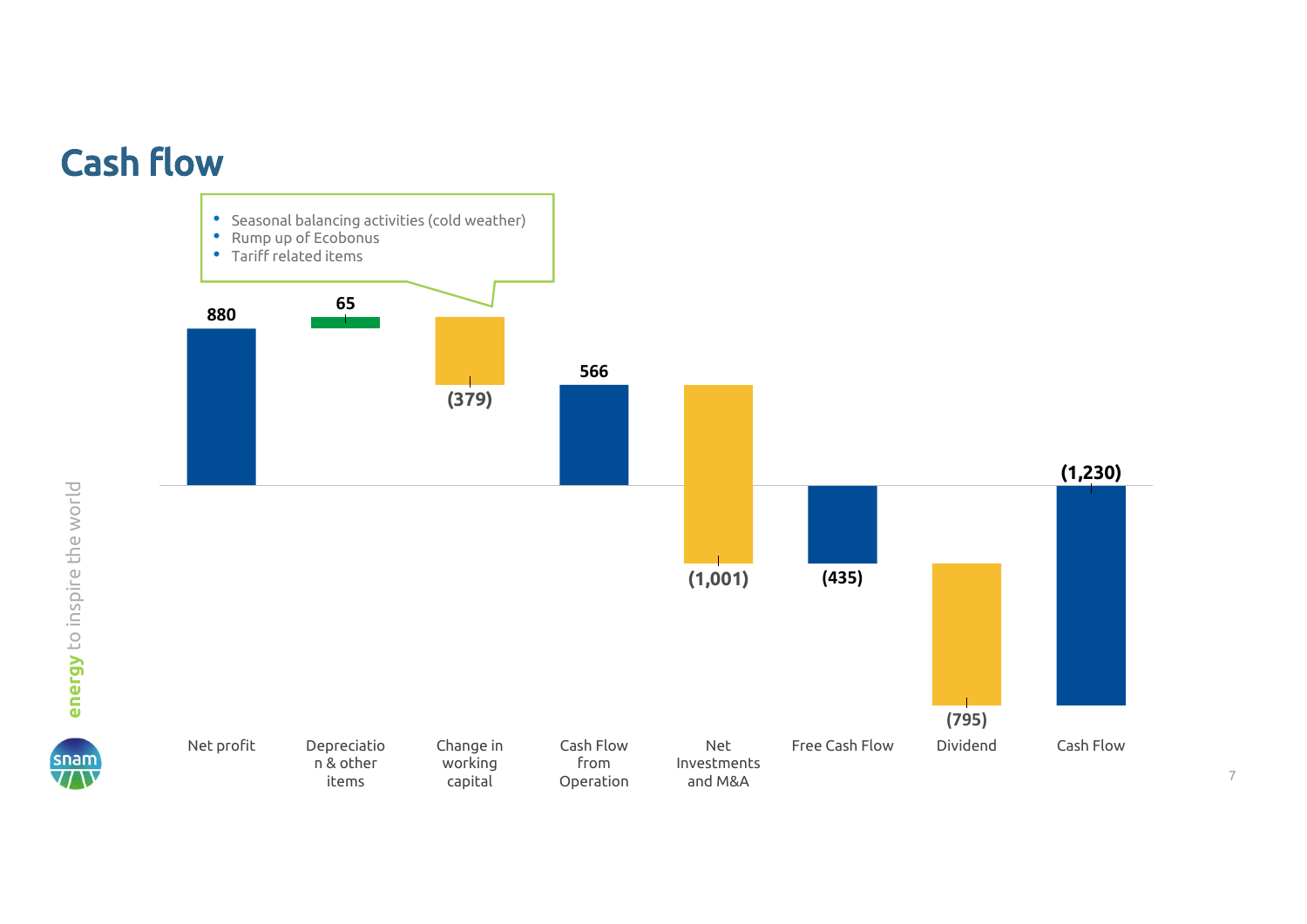# Snam Debt Structure, rising role of sustainable finance

1,6

#### **Key Highlights**

- **M/L term debt maturity**: ~6Y with maturities well spread over time
- **~¾ Fix-Floating** in line with our Fix-Floating target
- **New 500m€ Transition bond issued** in June '21 achieving the lowest ever coupon for a Snam's 10-year bond
- **New EIB loan** for 150m€ to finance Renovit's energy efficiency projects
- **New 3 year ESG-linked Term Loans** for 350m€ @ 0% cost signed in July
- **Treasury management optimization** exploiting supportive market conditions:
	- Full utilization of Euro Commercial Paper Programme through the issuance of ESG-labelled Notes
	- Ample access to uncommitted credit lines at negative yields
- In May and **for the 3rd consecutive year, confirmed the margin step down on the Sustainable loan** as the ESG targets were met **14.1**

*Strong commitment on Sustainable Finance: entire funding of the first half through sustainable instruments achieving*

(1) As of end July, including the Commercial Paper Programme



**Bond maturity Profile as of 30 June 2021 (bn€)** 

#### 0,0 0,2 0,4 0,6 0,8 1,0 1,2 1,4 2022 2023 2024 2025 2026 2027 2028 2029 2030 2031 2032 2033 2034**Plain vanilla bond Climate Action / Transition bonds**

#### **Total MLT committed credit facilities and bonds (bn€)**



(2) Excluding uncommitted lines and Commercial Paper.

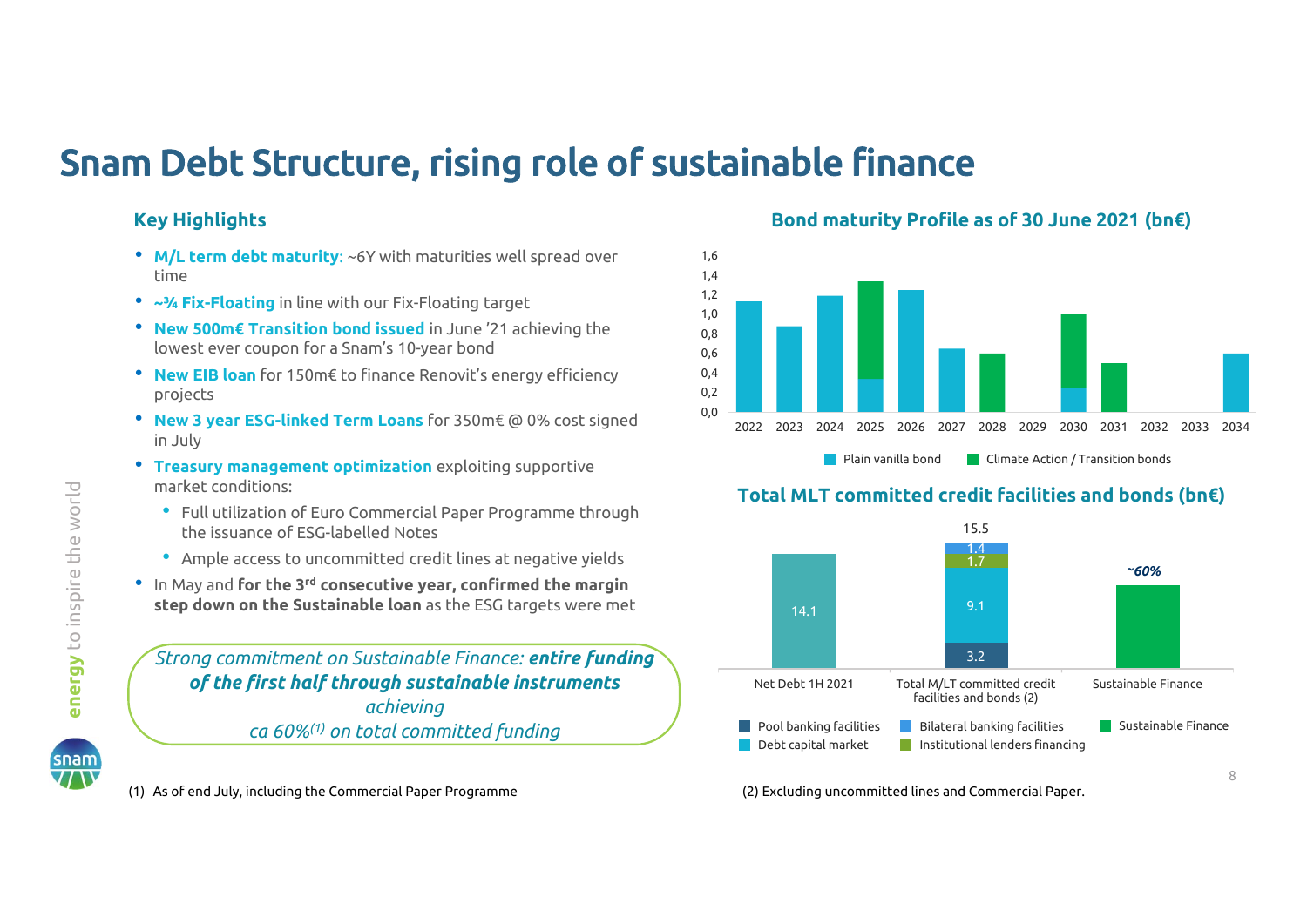# SESSION

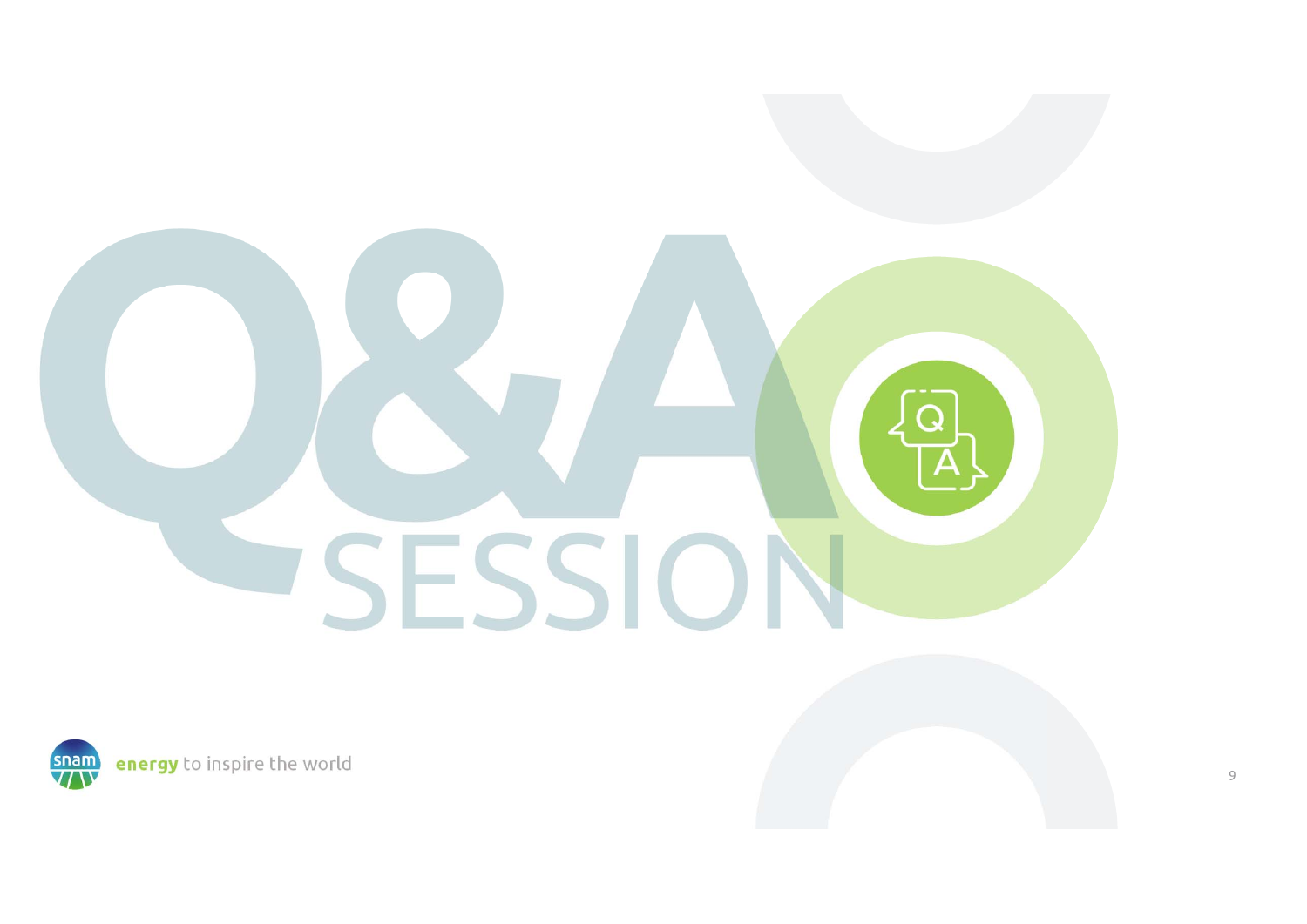# Back up



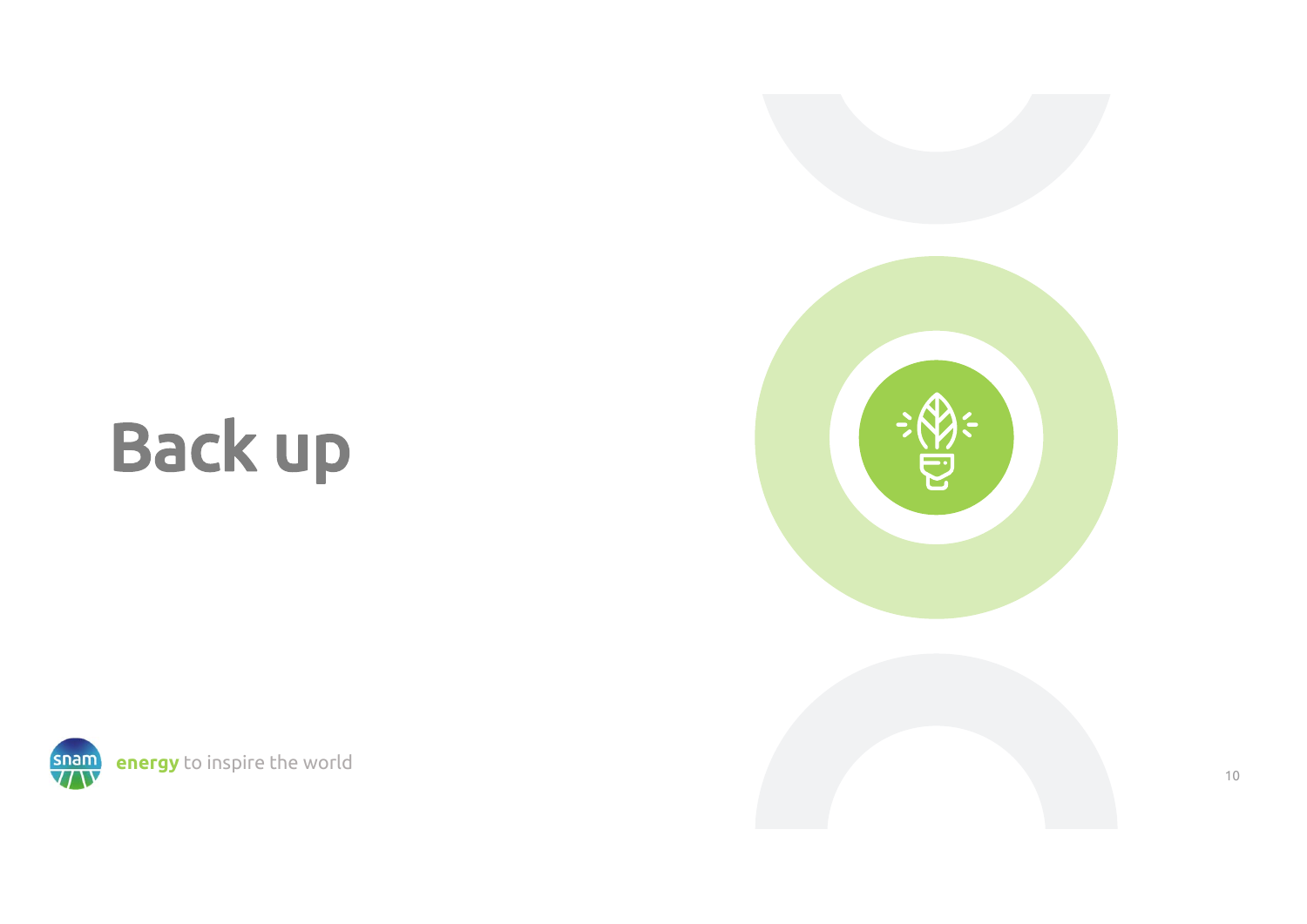# Income Statement

| $[$ $\epsilon$ mn $]$                  | 1H 2020 | 1H 2021 | Change | Change %   |
|----------------------------------------|---------|---------|--------|------------|
| Revenues                               | 1,346   | 1,527   | 181    | 13.4%      |
| Operating expenses                     | (239)   | (364)   | (125)  | 52.3%      |
| <b>EBITDA</b>                          | 1,107   | 1,163   | 56     | 5.1%       |
| Depreciation & amortisation            | (374)   | (401)   | (27)   | 7.2%       |
| <b>EBIT</b>                            | 733     | 762     | 29     | 4.0%       |
| Net interest income (expenses)         | (67)    | (50)    | 17     | $(25.4)\%$ |
| Net income from associates             | 110     | 139     | 29     | 26.4%      |
| <b>EBT</b>                             | 776     | 851     | 75     | 9.7%       |
| Income taxes                           | (198)   | (214)   | (16)   | 8.1%       |
| <b>NET PROFIT BEFORE THIRD PARTIES</b> | 578     | 637     | 59     | 10.2%      |
| Third parties net profit               |         | (2)     | (2)    | n.a        |
| <b>NET PROFIT</b>                      | 578     | 635     | 57     | 9.9%       |

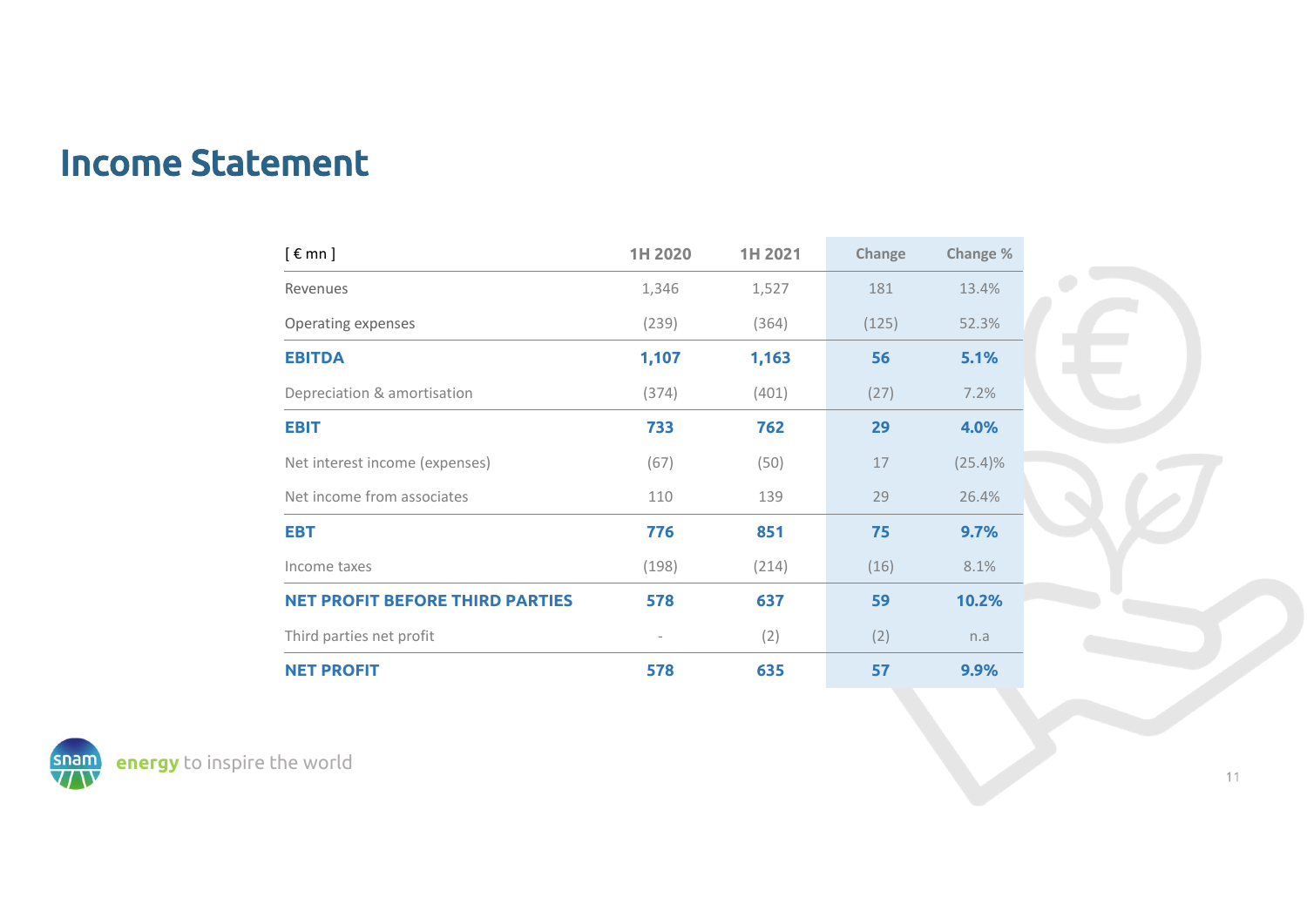### Revenues

| $\lceil \epsilon \mod 1 \rceil$     | 1H 2020 | 1H 2021 | Change | <b>Change %</b> |
|-------------------------------------|---------|---------|--------|-----------------|
| <b>Regulated revenues</b>           | 1,273   | 1,358   | 85     | 6.7%            |
| Transport                           | 1,014   | 1,084   | 70     | 6.9%            |
| Storage                             | 248     | 265     | 17     | 6.9%            |
| <b>LNG</b>                          | 11      | 9       | (2)    | $(18.2)\%$      |
| Non regulated revenues              | 12      | 12      | ۰      | ۰               |
| <b>Total core business revenues</b> | 1,285   | 1,370   | 85     | 6.6%            |
| <b>New business revenues</b>        | 61      | 157     | 96     | 157.4%          |
| <b>TOTAL REVENUES</b>               | 1,346   | 1,527   | 181    | 13.4%           |

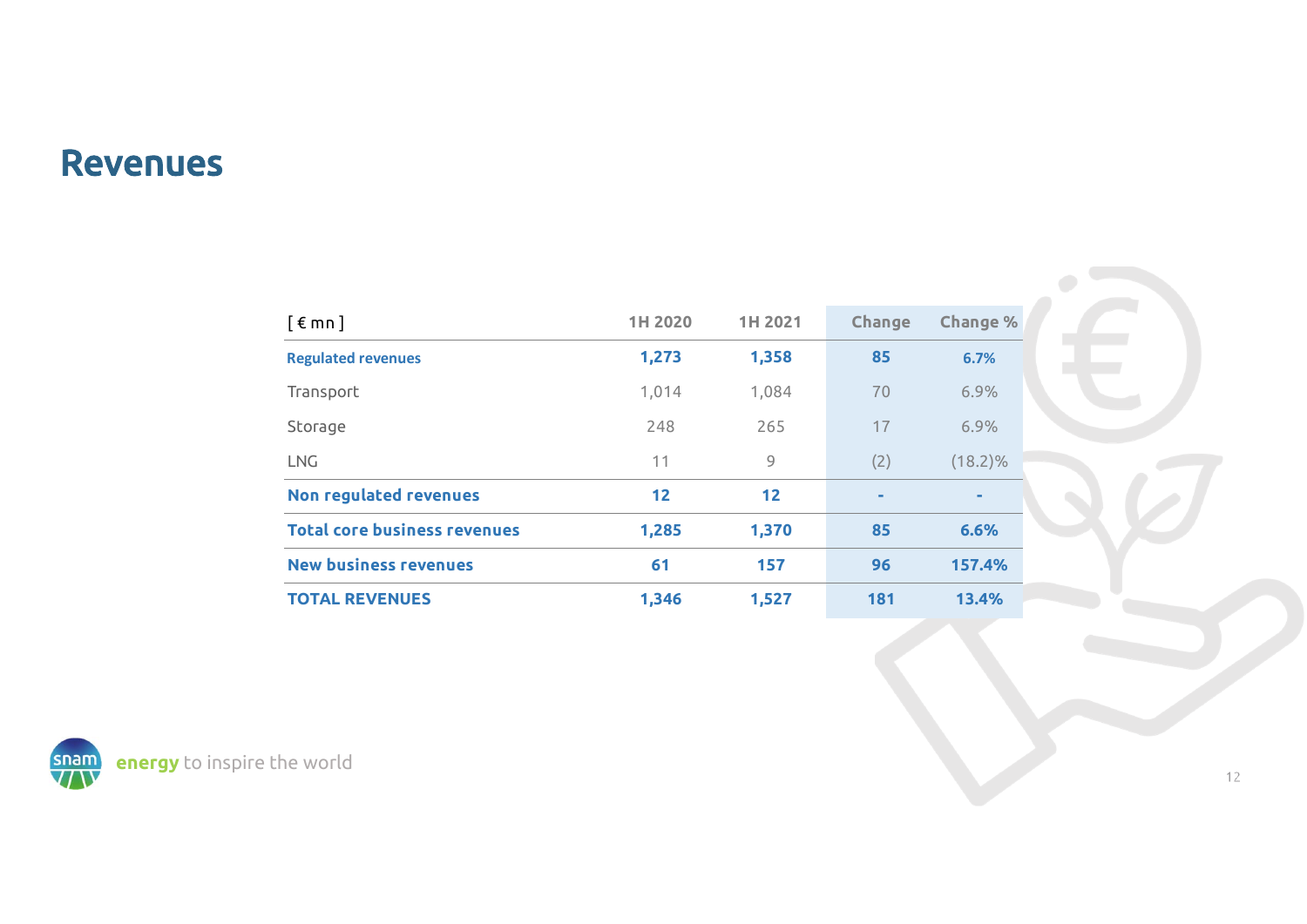# Operating Expenses

| $[$ $\notin$ mn $]$        | 1H 2020 | 1H 2021 | Change                   | Change % |
|----------------------------|---------|---------|--------------------------|----------|
| <b>Core business costs</b> | 177     | 211     | 34                       | 19.2%    |
| Variable costs             | 21      | 57      | 36                       | 171.4%   |
| Fixed costs                | 140     | 138     | (2)                      | (1.4)%   |
| Other costs                | 16      | 16      | $\overline{\phantom{m}}$ | n/a      |
| <b>New business costs</b>  | 62      | 153     | 91                       | 146.8%   |
| <b>TOTAL COSTS</b>         | 239     | 364     | 125                      | 52.3%    |

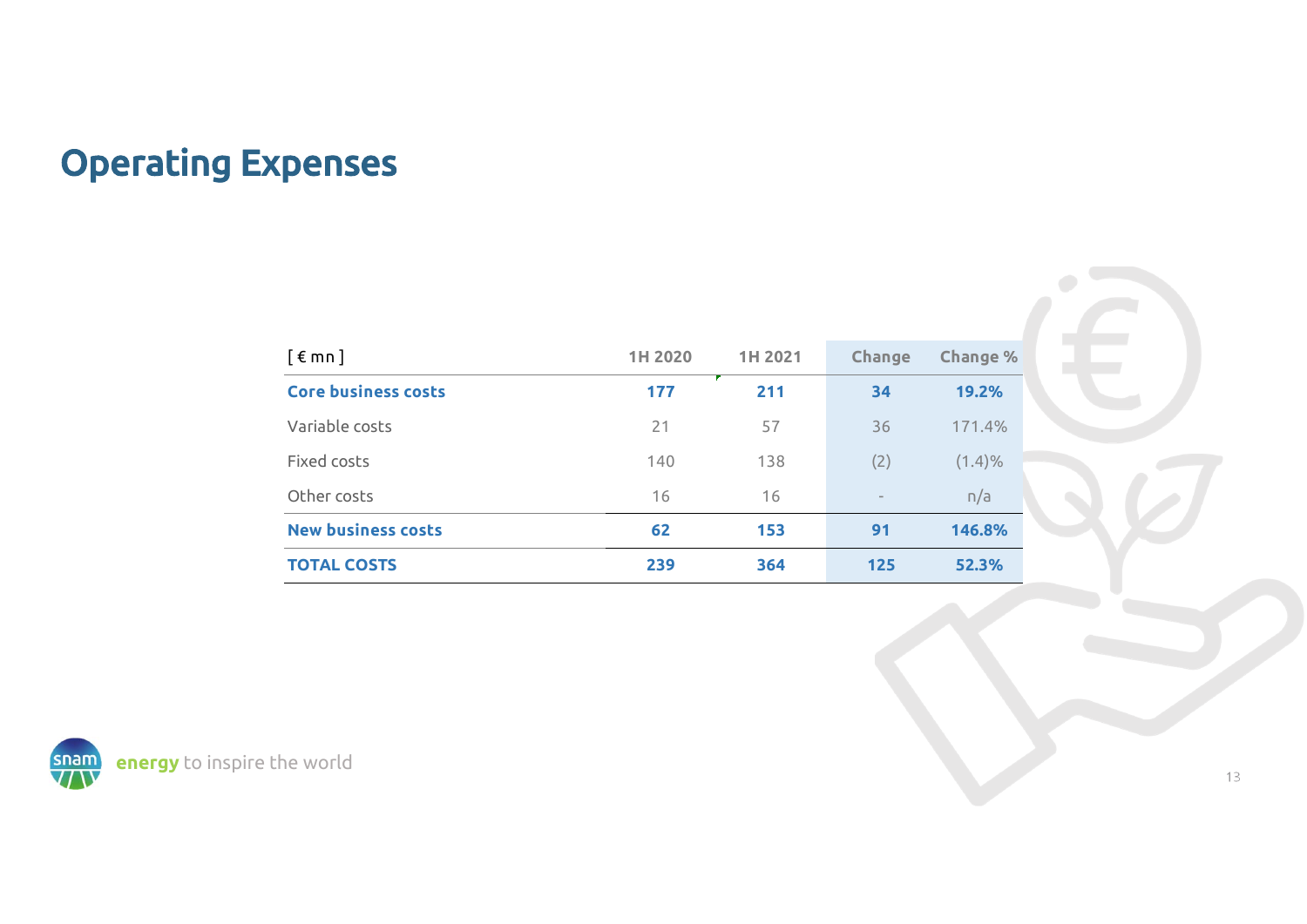# Balance Sheet

| $[$ $\notin$ mn $]$              | 2020     | 2021 1H  | Change       | Change %   |
|----------------------------------|----------|----------|--------------|------------|
| <b>Net invested capital</b>      | 19,364   | 21,076   | 1,712        | 8.8%       |
| <b>Fixed capital</b>             | 20,265   | 20,909   | 644          | 3.2%       |
| Tangible fixed assets            | 17,178   | 17,249   | 71           | 0.4%       |
| Intangible fixed assets          | 1,125    | 1,144    | 19           | 1.7%       |
| Equity-accounted investments     | 1,923    | 2,447    | 524          | 27.2%      |
| Other financial assets           | 426      | 415      | (11)         | $(2.6)\%$  |
| Net payables for investments     | (387)    | (346)    | 41           | $(10.6)\%$ |
| Net working capital              | (861)    | 206      | 1,067        | (123.9%)   |
| Receivables                      | 1,930    | 2,173    | 243          | 12.6%      |
| Liabilities                      | (2, 791) | (1, 967) | 824          | $(29.5)\%$ |
| Provisions for employee benefits | (40)     | (39)     | $\mathbf{1}$ | (2.5%)     |
| <b>Net financial debt</b>        | 12,892   | 14,148   | 1,256        | 9.7%       |
| <b>Shareholders' equity</b>      | 6,472    | 6,928    | 456          | 7.0%       |

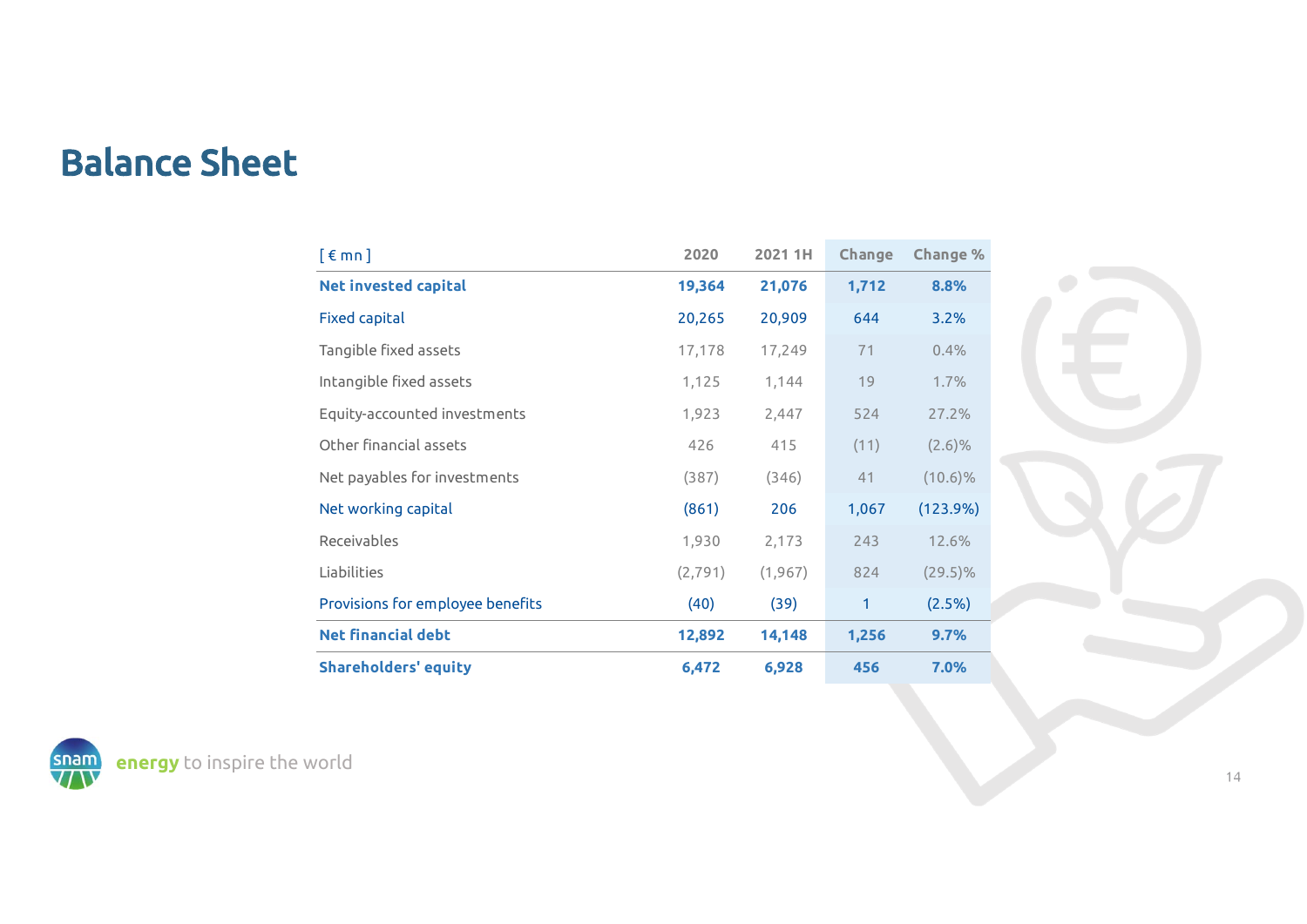# Realignment of fixed assets tax value



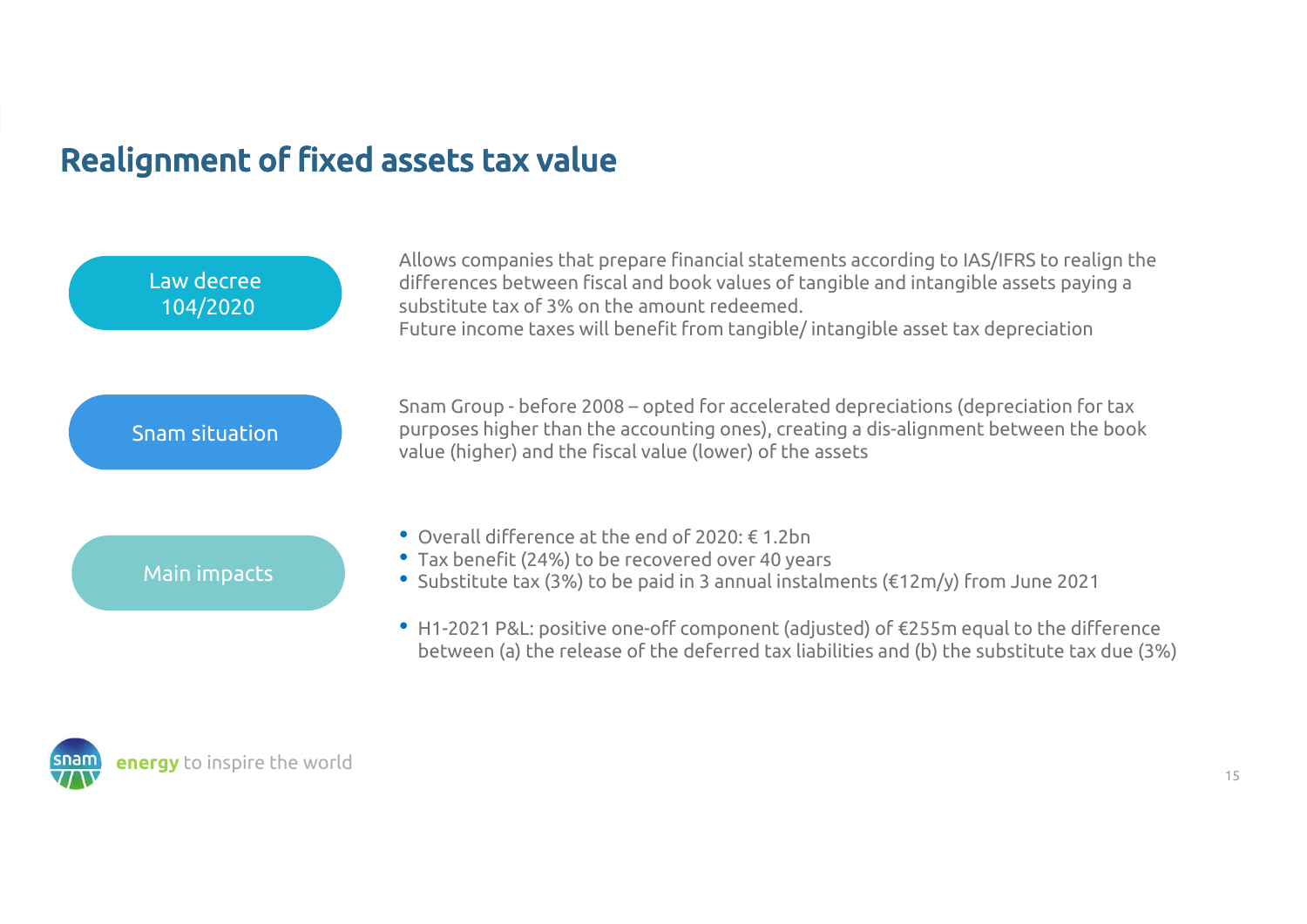# Bologna district, first step of digital transformation

#### **Bologna flagship district of digital innovation**

- Inaugurated the central-eastern district, our first regional technology hub, a model of digital transformation
- **More than 4,000 km of gas pipelines**, **80**  reduction plants and more than **1,000**  redelivery points between Emilia-Romagna and Marche are controlled

#### **Key applications:**

- Real time geo-referenced leak detection
- Innovative cathodic protection
- Analytics for Maintenance
- Drones & satellites
- New metering devices



**…to be rollout to other districts**

**ca €500m investments in digitalization**  in 2020-24 plan

**30.000connected** devicesand **600+Edge computing** devices

**50xcentral + cloudProcessing power**  vs today

#### **100x data vs today** (in 2 years) Gatheredand used

#### Main benefits

- Increase **SAFETY of WORKERS**
- Improve asset **INTEGRITY** and **RELIABILITY**
- Faster and more accurate pipeline **LEAKAGE DETECTION**
- Asset monitoring to **REDUCE GAS EMISSIONS**

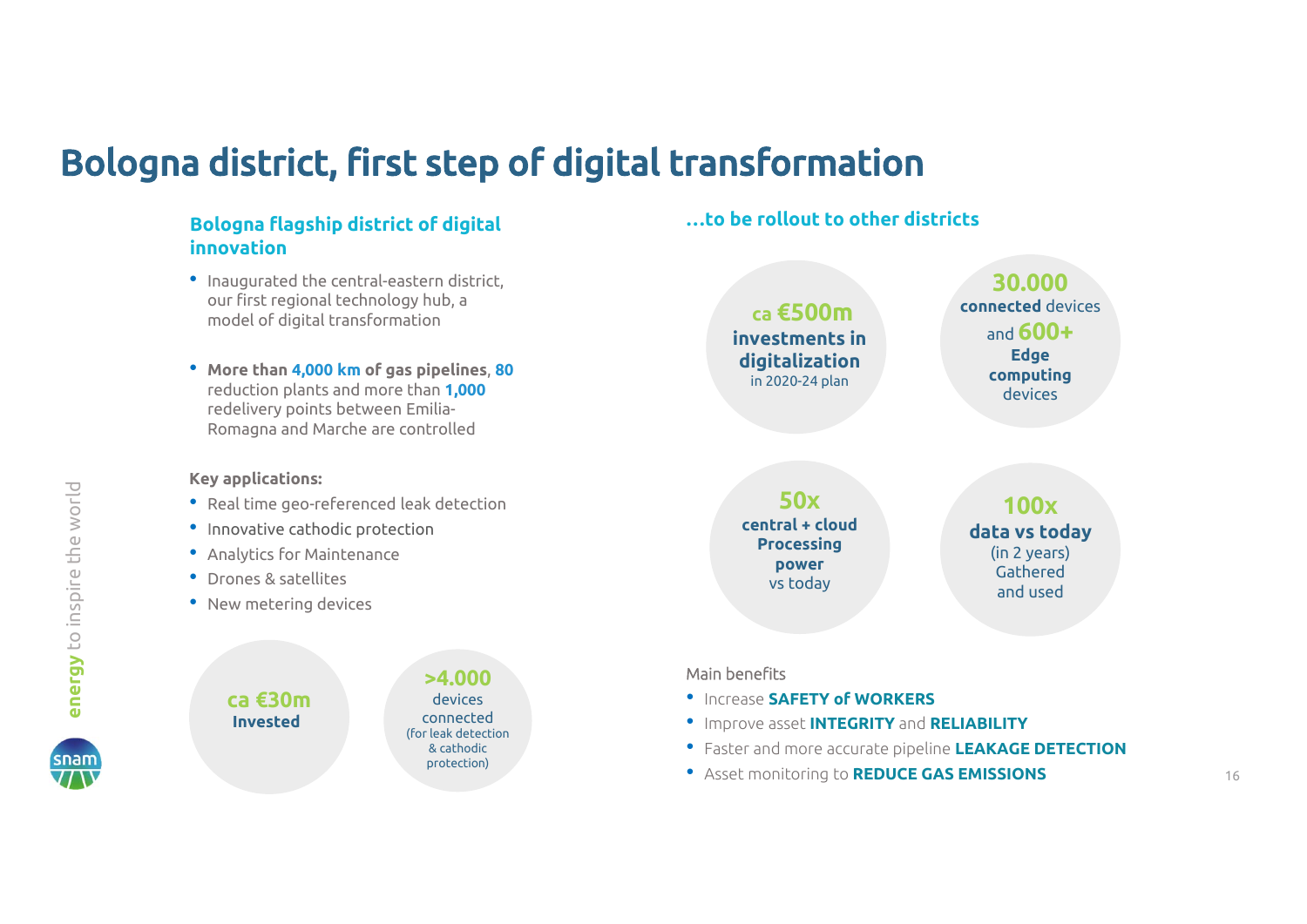# WACC review update

**Key highlights of the 1st consultation document**

• **Length of the WACC regulatory period** confirmed at 6 years with two options for the infra-period review (every 2Y or every 3Y with potential triggers);

#### • **Methodology**:

- CAPM methodology confirmed with changes to risk free and CRP
- Proposed a new methodology on cost of debt calculation (to be gradually introduced)
- **Length of the observation period and phasing of the new cost of debt formula not defined yet**